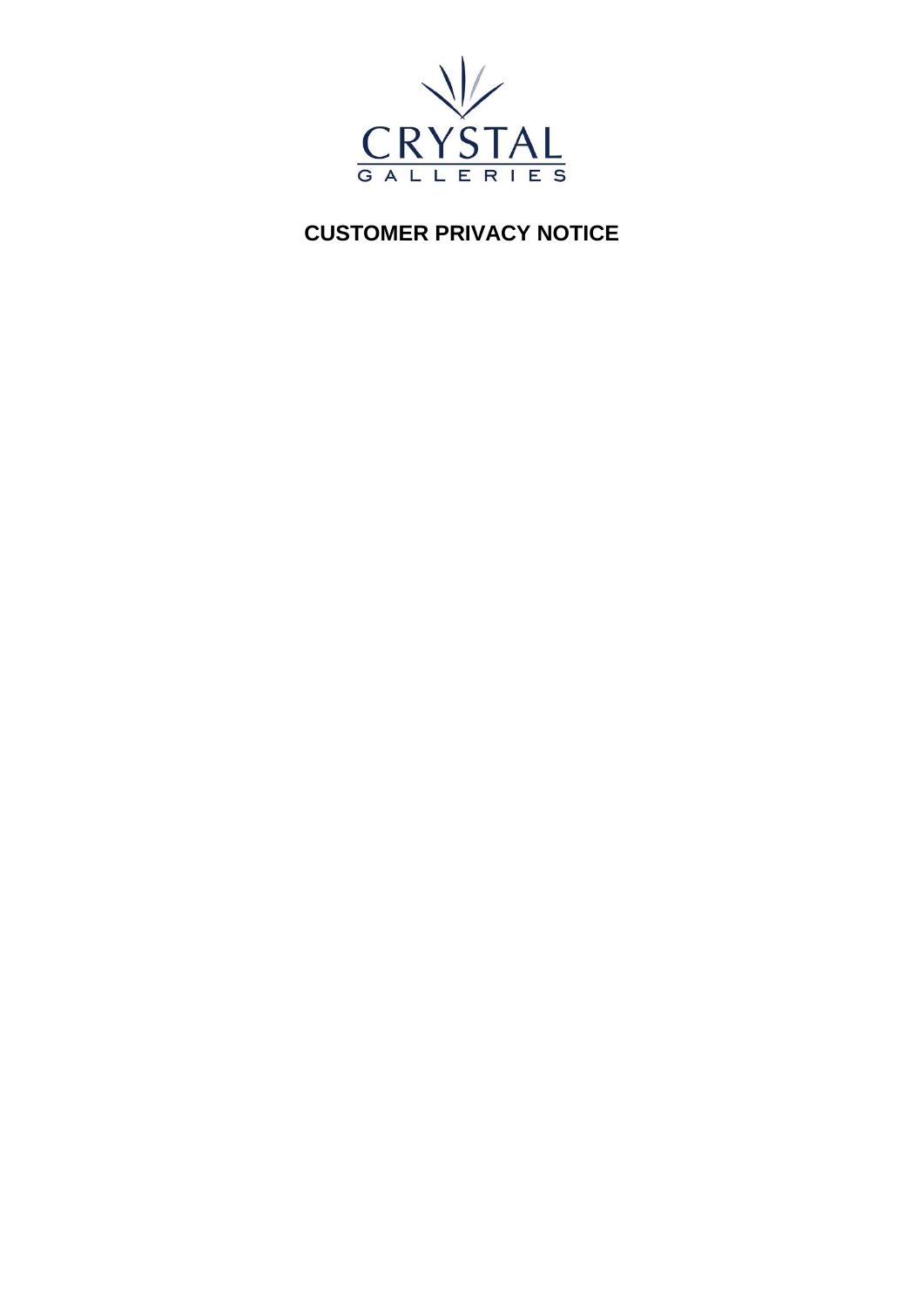#### **Introduction**

Welcome to the Crystal Galleries' privacy notice.

Crystal Galleries respects your privacy and is committed to protecting your personal data. This privacy notice will inform you as to how we look after your personal data when you visit our website and tell you about your privacy rights and how the law protects you.

Please refer to the Glossary to understand the meaning of some of the terms used in this privacy notice.

#### **1. Important information and who we are**

#### **Purpose of this privacy notice**

This privacy notice aims to give you information on how Crystal Galleries collects and processes your personal data through our website, including any data you may provide through our website when you sign up to our newsletter, purchase a product or service.

We do not knowingly collect data relating to children.

It is important that you read this privacy notice together with any other privacy notice or fair processing notice we may provide on specific occasions when we are collecting or processing personal data about you so that you are fully aware of how and why we are using your data. This privacy notice supplements the other notices and is not intended to override them.

#### **Controller**

Crystal Galleries is the controller and responsible for your personal data (collectively referred to as Crystal Galleries "we", "us" or "our" in this privacy notice).

We have appointed a data privacy manager who is responsible for overseeing questions in relation to this privacy notice. If you have any questions about this privacy notice, including any requests to exercise your legal rights, please contact the data privacy manager using the details set out below.

#### **Contact details**

Our full details are: Crystal Galleries

Full name of legal entity: Crystal Galleries Limited

Name: Alison O'Neill

Email address: alison.oneill@crystalgalleries.co.uk

Postal address: Edwards House, 2 Westerby Road, Middlesbrough, Cleveland, TS3 8TD, United Kingdom

Telephone number: Tel: 00 44 01642 225799

You have the right to make a complaint at any time to the Information Commissioner's Office (ICO), the UK supervisory authority for data protection issues (www.ico.org.uk). We would, however,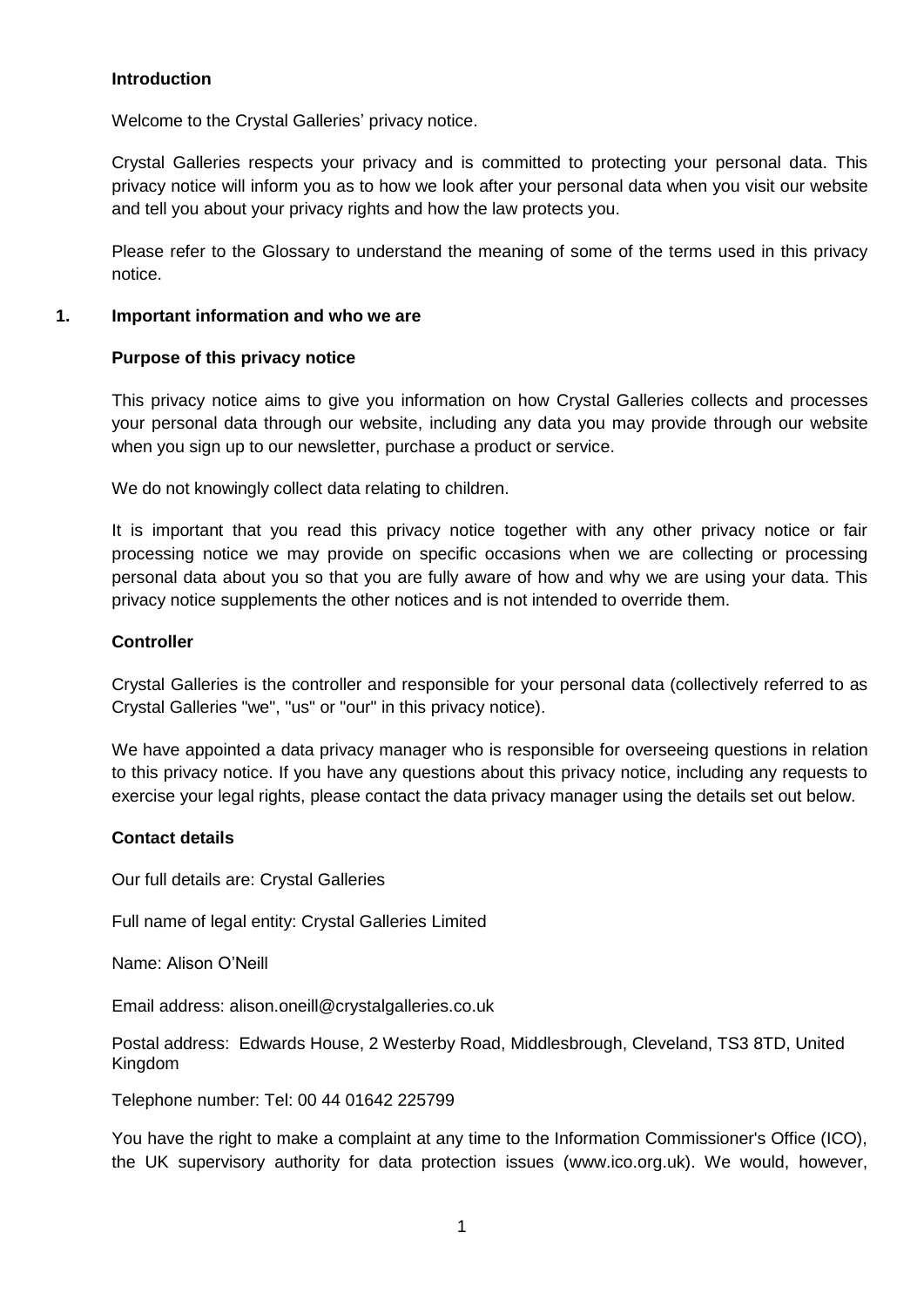appreciate the chance to deal with your concerns before you approach the ICO so please contact us in the first instance.

# **Changes to the privacy notice and your duty to inform us of changes**

This version was last updated on 3<sup>rd</sup> May 2018 and historic versions can be obtained by contacting us.

The data protection law in the UK will change on 25 May 2018. Although this privacy notice sets out most of your rights under the new laws, we may not yet be able to respond to some of your requests (for example, a request for the transfer of your personal data) until May 2018 as we are still working towards getting our systems ready for some of these changes.

It is important that the personal data we hold about you is accurate and current. Please keep us informed if your personal data changes during your relationship with us.

## **2. The data we collect about you**

Personal data, or personal information, means any information about an individual from which that person can be identified. It does not include data where the identity has been removed (anonymous data).

We may collect, use, store and transfer different kinds of personal data about you which we have grouped together as follows:

- **Identity Data** includes first name, maiden name, last name, username or similar identifier, marital status, title, date of birth and gender.
- **Contact Data** includes billing address, delivery address, email address and telephone numbers.
- **Financial Data** includes bank account and payment card details.
- **Transaction Data** includes details about payments to and from you and other details of products and services you have purchased from us.
- **Technical Data** includes internet protocol (IP) address, your login data, browser type and version, time zone setting and location, browser plug-in types and versions, operating system and platform and other technology on the devices you use to access this website.
- **Profile Data** includes your username and password, purchases or orders made by you, your interests, preferences, feedback and survey responses.
- **Usage Data** includes information about how you use our website, products and services.
- **Marketing and Communications Data** includes your preferences in receiving marketing from us and our third parties and your communication preferences.

We also collect, use and share **Aggregated Data** such as statistical or demographic data for any purpose. Aggregated Data may be derived from your personal data but is not considered personal data in law as this data does **not** directly or indirectly reveal your identity. For example, we may aggregate your Usage Data to calculate the percentage of users accessing a specific website feature. However, if we combine or connect Aggregated Data with your personal data so that it can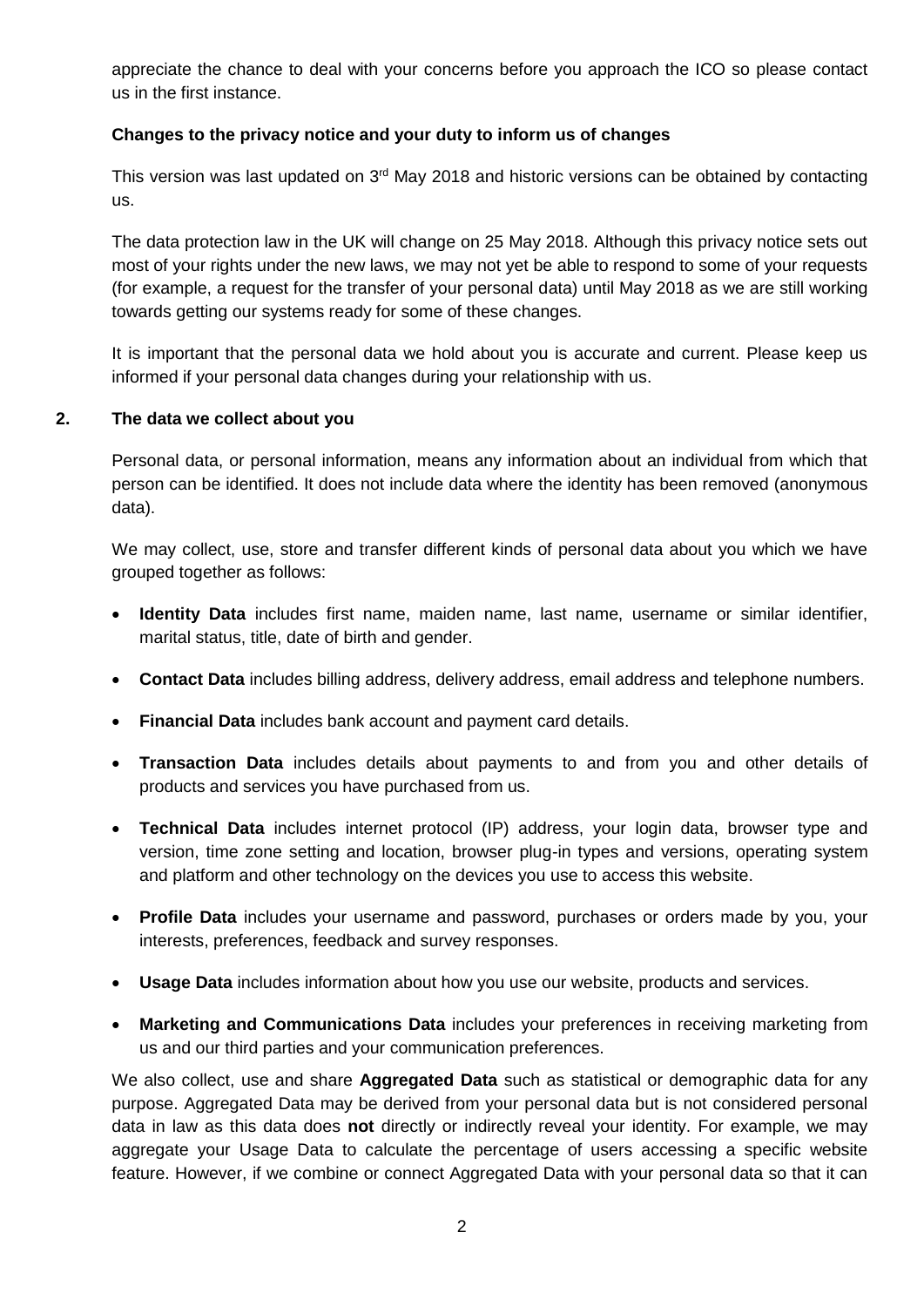directly or indirectly identify you, we treat the combined data as personal data which will be used in accordance with this privacy notice.

We do not collect any **Special Categories of Personal Data** about you this includes details about your race or ethnicity, religious or philosophical beliefs, sex life, sexual orientation, political opinions, trade union membership, information about your health and genetic and biometric data. Nor do we collect any information about criminal convictions and offences.

## **If you fail to provide personal data**

Where we need to collect personal data by law, or under the terms of a contract we have with you and you fail to provide that data when requested, we may not be able to perform the contract we have or are trying to enter into with you for example, to provide you with goods or services. In this case, we may have to cancel a product or service you have with us but we will notify you if this is the case at the time.

## **3. How is your personal data collected?**

We use different methods to collect data from and about you including through:

- **Direct interactions.** You may give us your Identity, Contact and Financial Data by filling in forms or by corresponding with us by post, phone, email or otherwise. This includes personal data you provide when you
	- apply for our products or services;
	- create an account on our website;
	- subscribe to our service or publications;
	- request marketing to be sent to you;
	- enter a competition, promotion or survey; or
	- give us some feedback.
- from various third parties and public sources as set out below
- Technical Data from the following parties:
	- (a) analytics providers such as Google based outside the EU;
	- (b) advertising networks such as Google Ad Network, Yahoo Audience Network based inside **OR** outside the EU; and
	- (b) search information providers such as Google, Bing, Yahoo, ASK.com, yell.com based inside **OR** outside the EU.
- Contact, Financial and Transaction Data from providers of technical, payment and delivery services such as Riskdisk, Tungsten-Network, Experian Business Express, SoloCheck based inside **OR** outside the EU.

Identity and Contact Data from publicly availably sources such as Companies House, Linked In, and all social media platforms.

- and the Electoral Register based inside the EU
- Exhibition and show activity such as Branding Bootcamp, Promotional Showcase, Sourcing City, Trophex, Catalogue Groups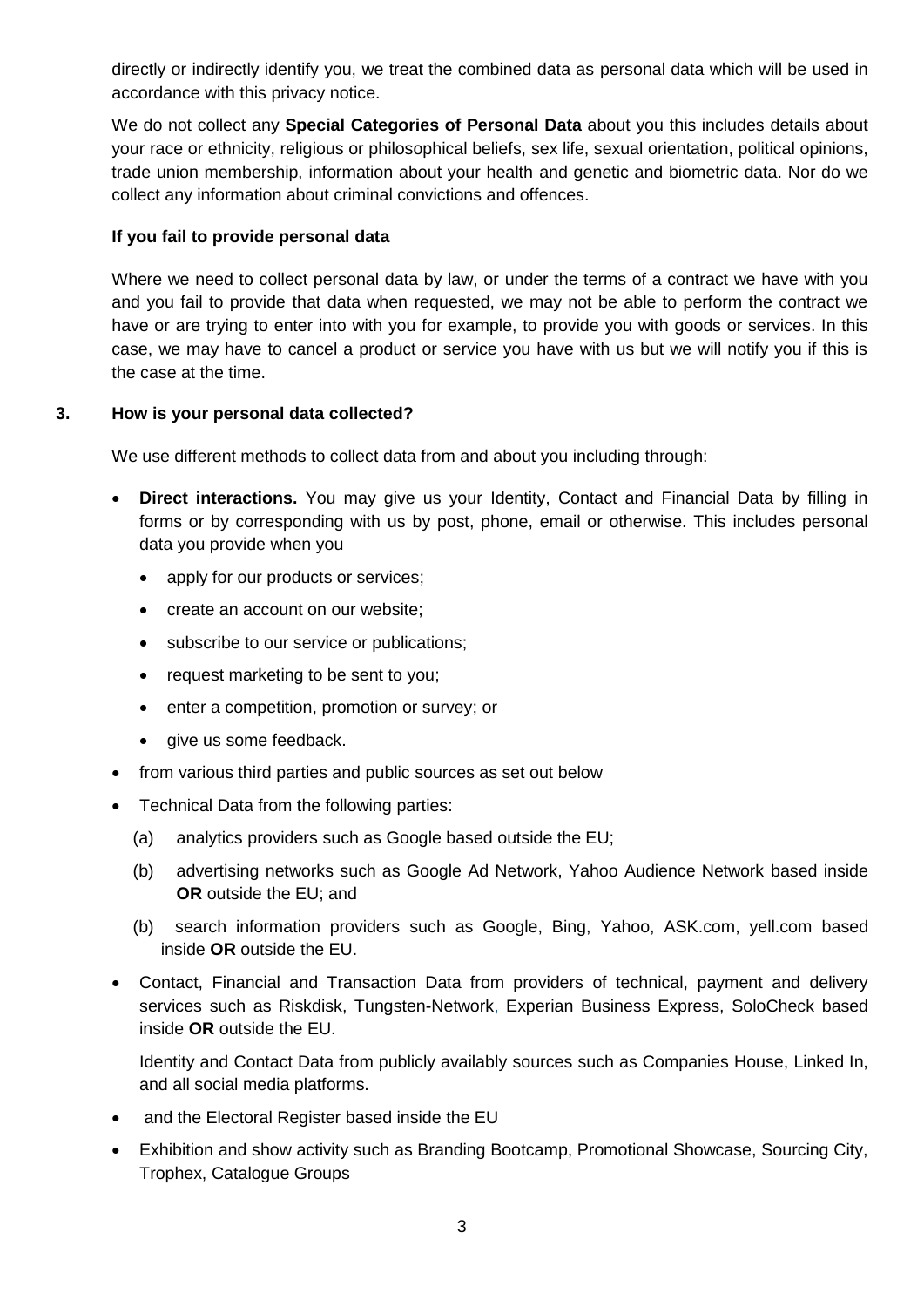## **4. How we use your personal data**

We will only use your personal data when the law allows us to. Most commonly, we will use your personal data in the following circumstances:

- Where we need to perform the contract we are about to enter into or have entered into with you.
- Where it is necessary for our legitimate interests or those of a third party and your interests and fundamental rights do not override those interests.
- Where we need to comply with a legal or regulatory obligation.

Generally we do not rely on consent as a legal basis for processing your personal data other than in relation to sending third party direct marketing communications to you via email or text message. You have the right to withdraw consent to marketing at any time by emailing sales@crystalgalleries.co.uk .

## **Purposes for which we will use your personal data**

We have set out below, in a table format, a description of all the ways we plan to use your personal data, and which of the legal bases we rely on to do so. We have also identified what our legitimate interests are where appropriate.

Note that we may process your personal data for more than one lawful ground depending on the specific purpose for which we are using your data. Please email *[sales@crystalgalleries.co.uk](mailto:sales@crystalgalleries.co.uk)* if you need details about the specific legal ground we are relying on to process your personal data where more than one ground has been set out in the table below.

| <b>Purpose/Activity</b>                                                                   | Type of data                              | Lawful basis for processing including<br>basis of legitimate interest                                                               |
|-------------------------------------------------------------------------------------------|-------------------------------------------|-------------------------------------------------------------------------------------------------------------------------------------|
| register<br>To<br>you<br>as<br>a<br>new                                                   | (a) Identity                              | Performance of a contract with you                                                                                                  |
| customer                                                                                  | (b) Contact                               |                                                                                                                                     |
| To process and deliver your order                                                         | (a) Identity                              | (a) Performance of a contract with you                                                                                              |
| including:                                                                                | (b) Contact                               | (b) Necessary for our legitimate interests                                                                                          |
| (a) Manage payments, fees and<br>charges                                                  | (c) Financial                             | (to recover debts due to us)                                                                                                        |
| (b) Collect and recover money                                                             | (d) Transaction                           |                                                                                                                                     |
| owed to us                                                                                | Marketing<br>(e)<br>and<br>Communications |                                                                                                                                     |
| To manage our relationship with                                                           | (a) Identity                              | (a) Performance of a contract with you                                                                                              |
| you which will include:                                                                   | (b) Contact                               | (b) Necessary to comply with a legal                                                                                                |
| (a) Notifying you about changes                                                           | (c) Profile                               | obligation                                                                                                                          |
| to our terms or privacy policy<br>(b) Asking you to leave a review<br>or take a survey    | Marketing<br>(d)<br>and<br>Communications | (c) Necessary for our legitimate interests<br>(to keep our records updated and to study<br>how customers use our products/services) |
| To enable you to partake in a<br>competition<br>draw,<br>prize<br>or<br>complete a survey | (a) Identity                              | (a) Performance of a contract with you                                                                                              |
|                                                                                           | (b) Contact                               | (b) Necessary for our legitimate interests                                                                                          |
|                                                                                           | (c) Profile                               | (to<br>study<br>customers<br>how<br>use<br>our                                                                                      |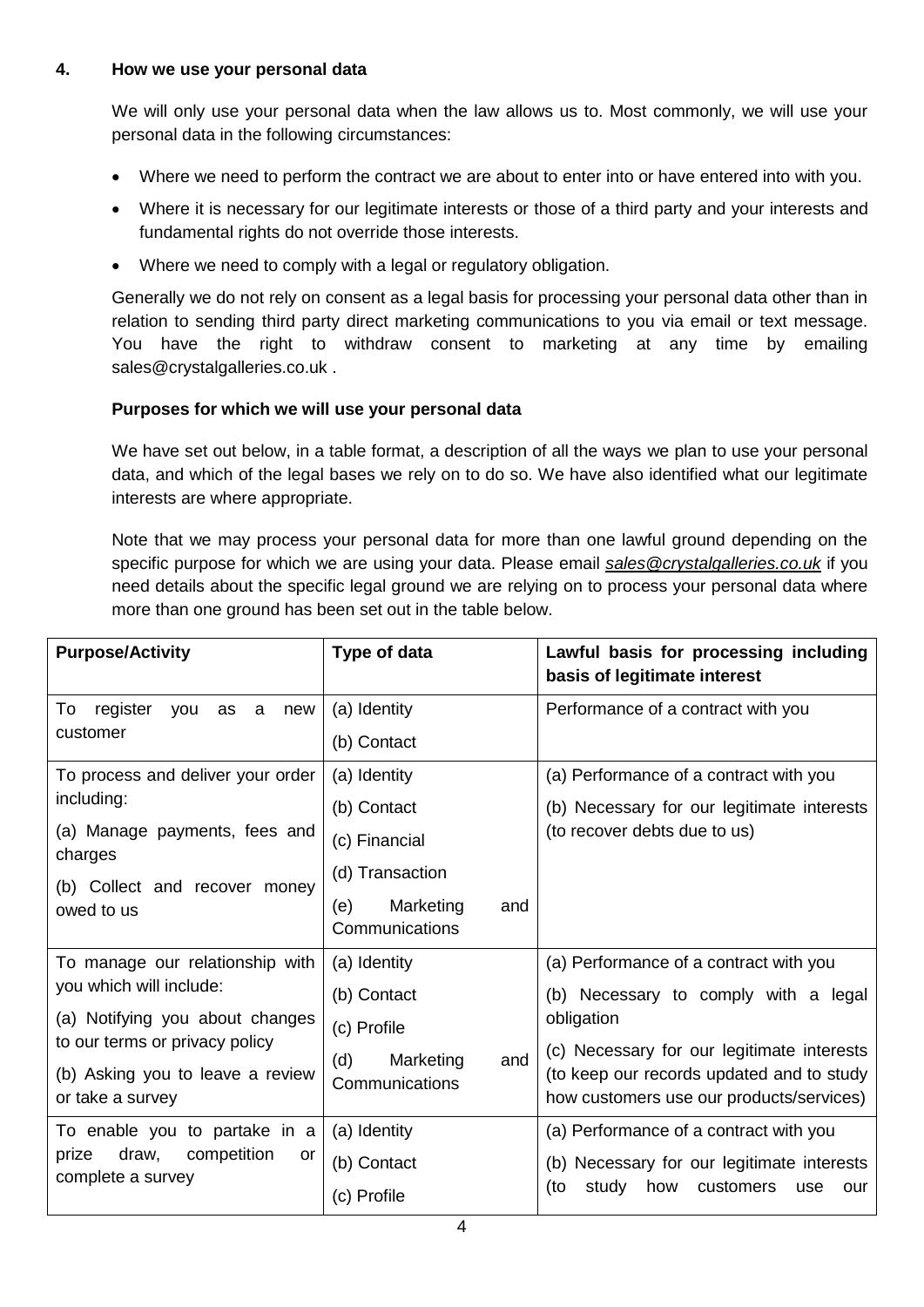|                                                                                                                                                                                                          | (d) Usage                                                                                                             | products/services, to develop them and                                                                                                                                                                                                                                                                      |
|----------------------------------------------------------------------------------------------------------------------------------------------------------------------------------------------------------|-----------------------------------------------------------------------------------------------------------------------|-------------------------------------------------------------------------------------------------------------------------------------------------------------------------------------------------------------------------------------------------------------------------------------------------------------|
|                                                                                                                                                                                                          | Marketing<br>and<br>(e)<br>Communications                                                                             | grow our business)                                                                                                                                                                                                                                                                                          |
| To administer and protect our<br>this<br>business<br>and<br>website<br>troubleshooting, data<br>(including<br>testing,<br>analysis,<br>system<br>maintenance, support, reporting<br>and hosting of data) | (a) Identity<br>(b) Contact<br>(c) Technical                                                                          | (a) Necessary for our legitimate interests<br>(for running our business, provision of<br>administration and IT services, network<br>security, to prevent fraud and in the<br>context of a business reorganisation or<br>group restructuring exercise)<br>(b) Necessary to comply with a legal<br>obligation |
| deliver<br>relevant<br>website<br>To<br>content and advertisements to<br>you and measure or understand<br>effectiveness<br>of<br>the<br>the<br>advertising we serve to you                               | (a) Identity<br>(b) Contact<br>(c) Profile<br>(d) Usage<br>Marketing<br>(e)<br>and<br>Communications<br>(f) Technical | Necessary for our legitimate interests (to<br>study<br>how<br>customers<br>use<br>our<br>products/services, to develop them, to<br>grow our business and to inform our<br>marketing strategy)                                                                                                               |
| To use data analytics to improve<br>our website, products/services,<br>marketing, customer relationships<br>and experiences                                                                              | (a) Technical<br>(b) Usage                                                                                            | Necessary for our legitimate interests (to<br>define types of customers for our products<br>and services, to keep our website updated<br>and relevant, to develop our business and<br>to inform our marketing strategy)                                                                                     |
| To<br>make<br>suggestions<br>and<br>recommendations to you about<br>goods or services that may be of<br>interest to you                                                                                  | (a) Identity<br>(b) Contact<br>(c) Technical<br>(d) Usage<br>(e) Profile                                              | Necessary for our legitimate interests (to<br>develop our products/services and grow<br>our business)                                                                                                                                                                                                       |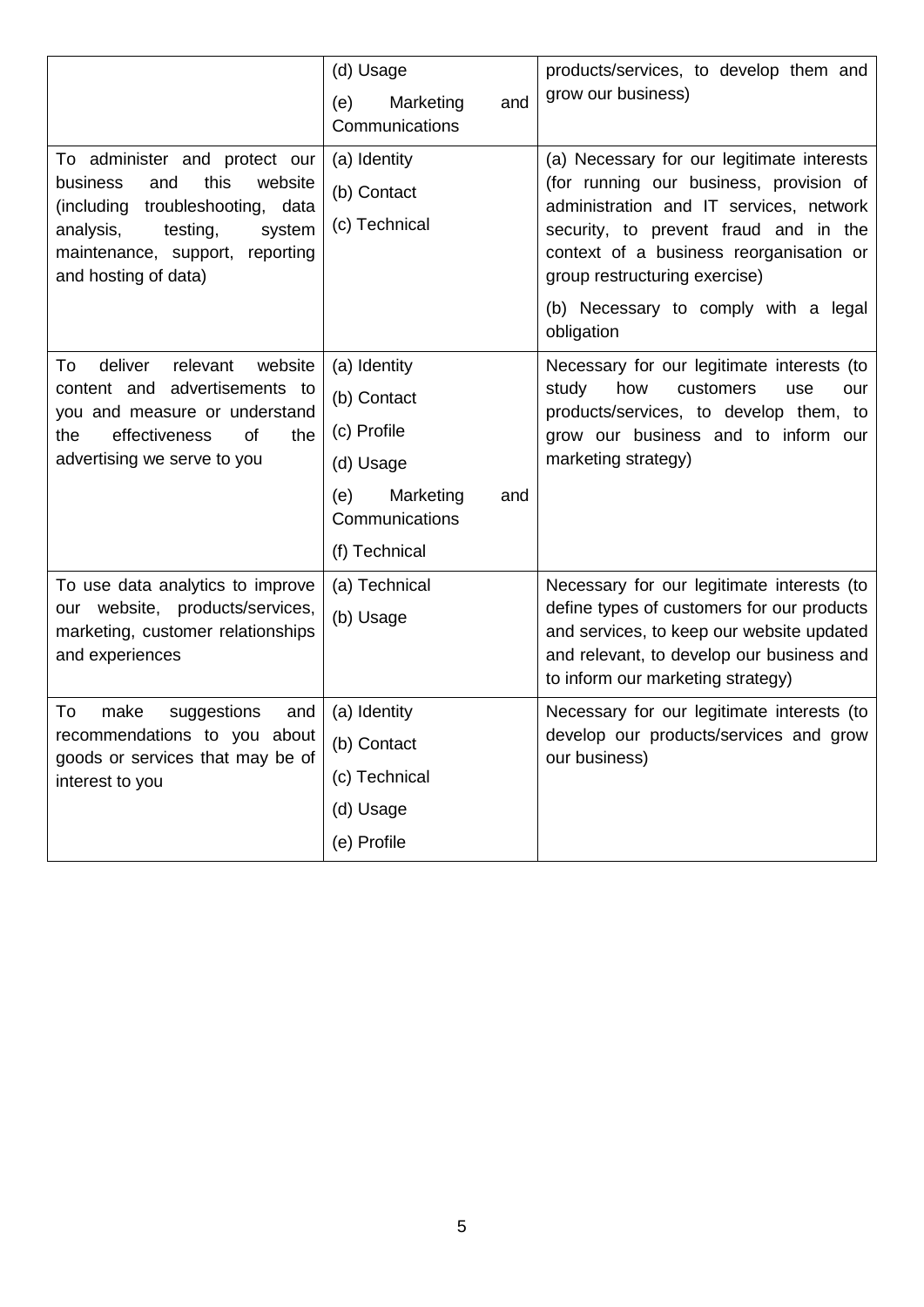## **Marketing**

We strive to provide you with choices regarding certain personal data uses, particularly around marketing and advertising

#### **Promotional offers from us**

We may use your Identity, Contact, Technical, Usage and Profile Data to form a view on what we think you may want or need, or what may be of interest to you. This is how we decide which products, services and offers may be relevant for you (we call this marketing).

You will receive marketing communications from us if you have requested information from us or purchased goods or services from us or if you provided us with your details when you entered a competition or registered for a promotion and, in each case, you have not opted out of receiving that marketing.

#### **Third-party marketing**

We will get your express opt-in consent before we share your personal data with any company outside the Crystal Galleries group of companies for marketing purposes.

## **Opting out**

You can ask us or third parties to stop sending you marketing messages at any time by logging into the website and checking or unchecking relevant boxes to adjust your marketing preferences or by following the opt-out links on any marketing message sent to you or by emailing sales@crystalgalleries.co.uk at any time.

Where you opt out of receiving these marketing messages, this will not apply to personal data provided to us as a result of a product/service purchase, warranty registration, product/service experience or other transactions.

#### **Change of purpose**

We will only use your personal data for the purposes for which we collected it, unless we reasonably consider that we need to use it for another reason and that reason is compatible with the original purpose. If you wish to get an explanation as to how the processing for the new purpose is compatible with the original purpose, please email *[sales@crystalagalleries.co.uk](mailto:sales@crystalagalleries.co.uk)*

If we need to use your personal data for an unrelated purpose, we will notify you and we will explain the legal basis which allows us to do so.

Please note that we may process your personal data without your knowledge or consent, in compliance with the above rules, where this is required or permitted by law.

#### **5. Disclosures of your personal data**

We may have to share your personal data with the parties set out below for the purposes set out in the table in paragraph 4 above.

- Internal Third Parties as set out in the Glossary.
- External Third Parties as set out in the Glossary.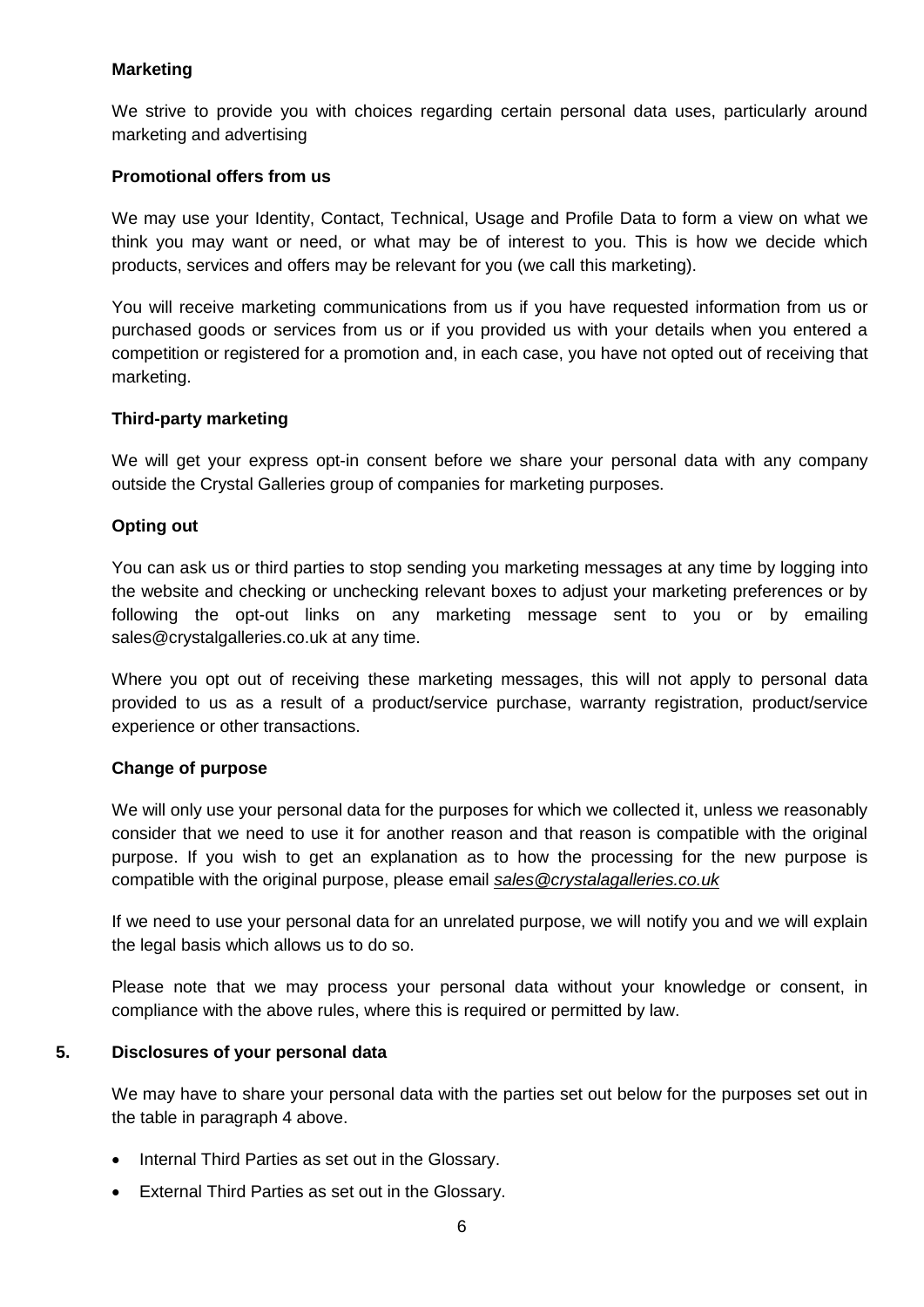- Specific third parties.
- Third parties to whom we may choose to sell, transfer, or merge parts of our business or our assets. Alternatively, we may seek to acquire other businesses or merge with them. If a change happens to our business, then the new owners may use your personal data in the same way as set out in this privacy notice.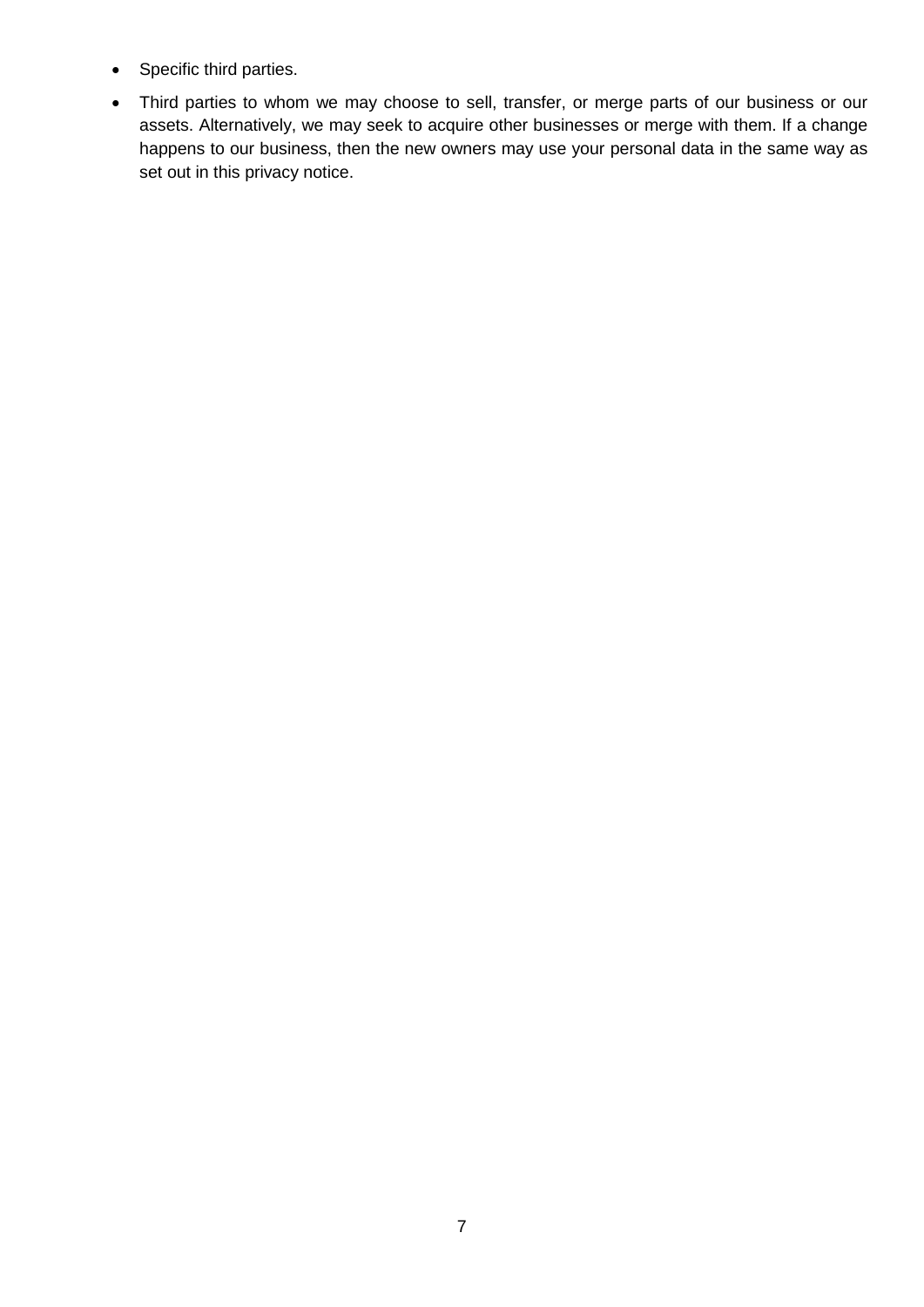We require all third parties to respect the security of your personal data and to treat it in accordance with the law. We do not allow our third-party service providers to use your personal data for their own purposes and only permit them to process your personal data for specified purposes and in accordance with our instructions.

#### **6. International transfers**

As part of our production and shipment processes we do transfer personal data outside the EU.

## **7. Data security**

We have put in place appropriate security measures to prevent your personal data from being accidentally lost, used or accessed in an unauthorised way, altered or disclosed. In addition, we limit access to your personal data to those employees, agents, contractors and other third parties who have a business need to know. They will only process your personal data on our instructions and they are subject to a duty of confidentiality.

We have put in place procedures to deal with any suspected personal data breach and will notify you and any applicable regulator of a breach where we are legally required to do so.

## **8. Data retention**

## **How long will you use my personal data for?**

We will only retain your personal data for as long as necessary to fulfil the purposes we collected it for, including for the purposes of satisfying any legal, accounting, or reporting requirements.

To determine the appropriate retention period for personal data, we consider the amount, nature, and sensitivity of the personal data, the potential risk of harm from unauthorised use or disclosure of your personal data, the purposes for which we process your personal data and whether we can achieve those purposes through other means, and the applicable legal requirements.

By law we have to keep basic information about our customers including Contact, Identity, Financial and Transaction Data for six years after they cease being customers for tax purposes.

In some circumstances you can ask us to delete your data: see Request erasure below for further information.

In some circumstances we may anonymise your personal data so that it can no longer be associated with you for research or statistical purposes in which case we may use this information indefinitely without further notice to you.

# **9. Your legal rights**

Under certain circumstances, you have rights under data protection laws in relation to your personal data. Please click on the links below to find out more about these rights:

- Request access to your personal data.
- Request correction of your personal data.
- Request erasure of your personal data.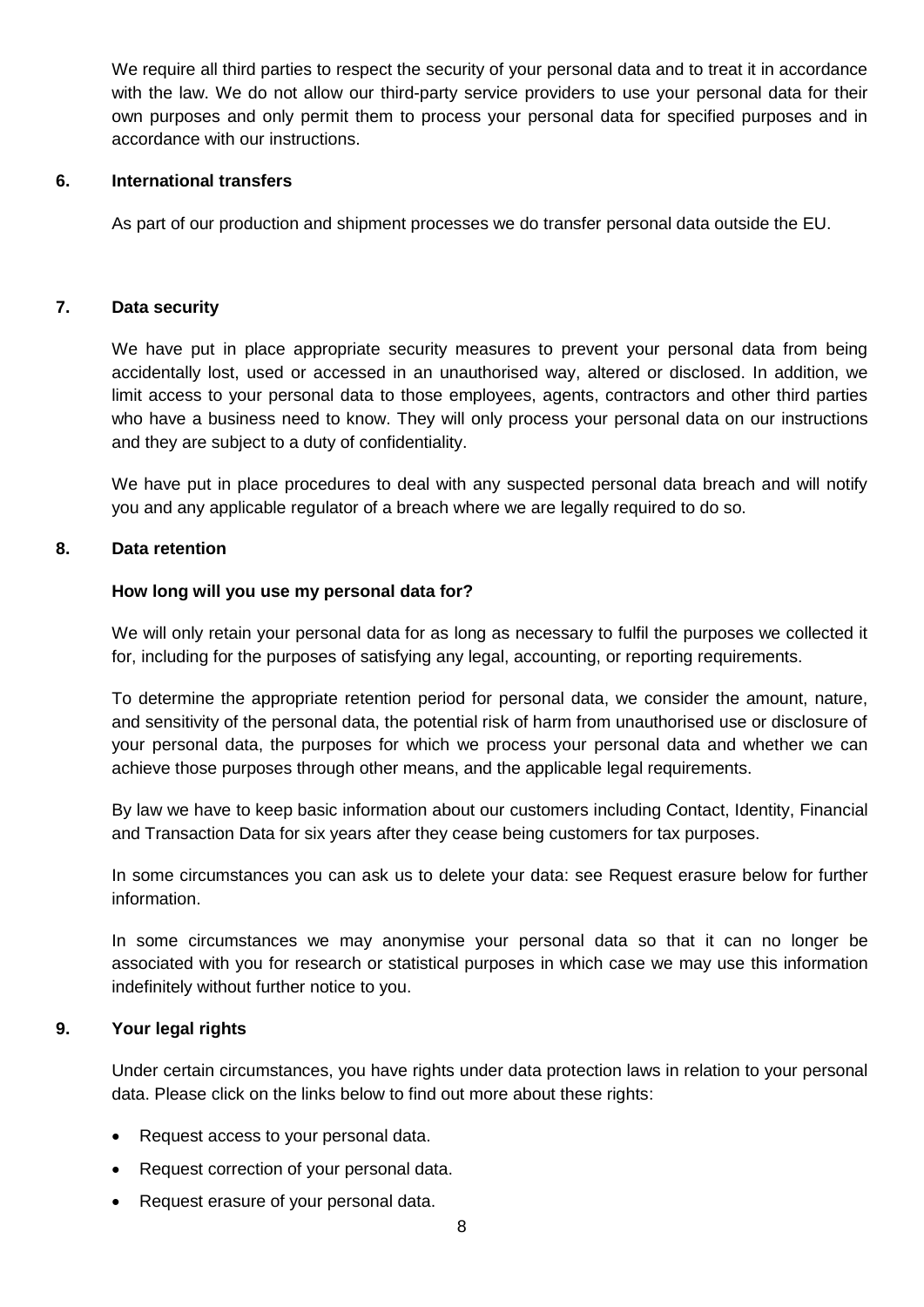- Object to processing of your personal data.
- Request restriction of processing your personal data.
- Request transfer of your personal data.
- Right to withdraw consent.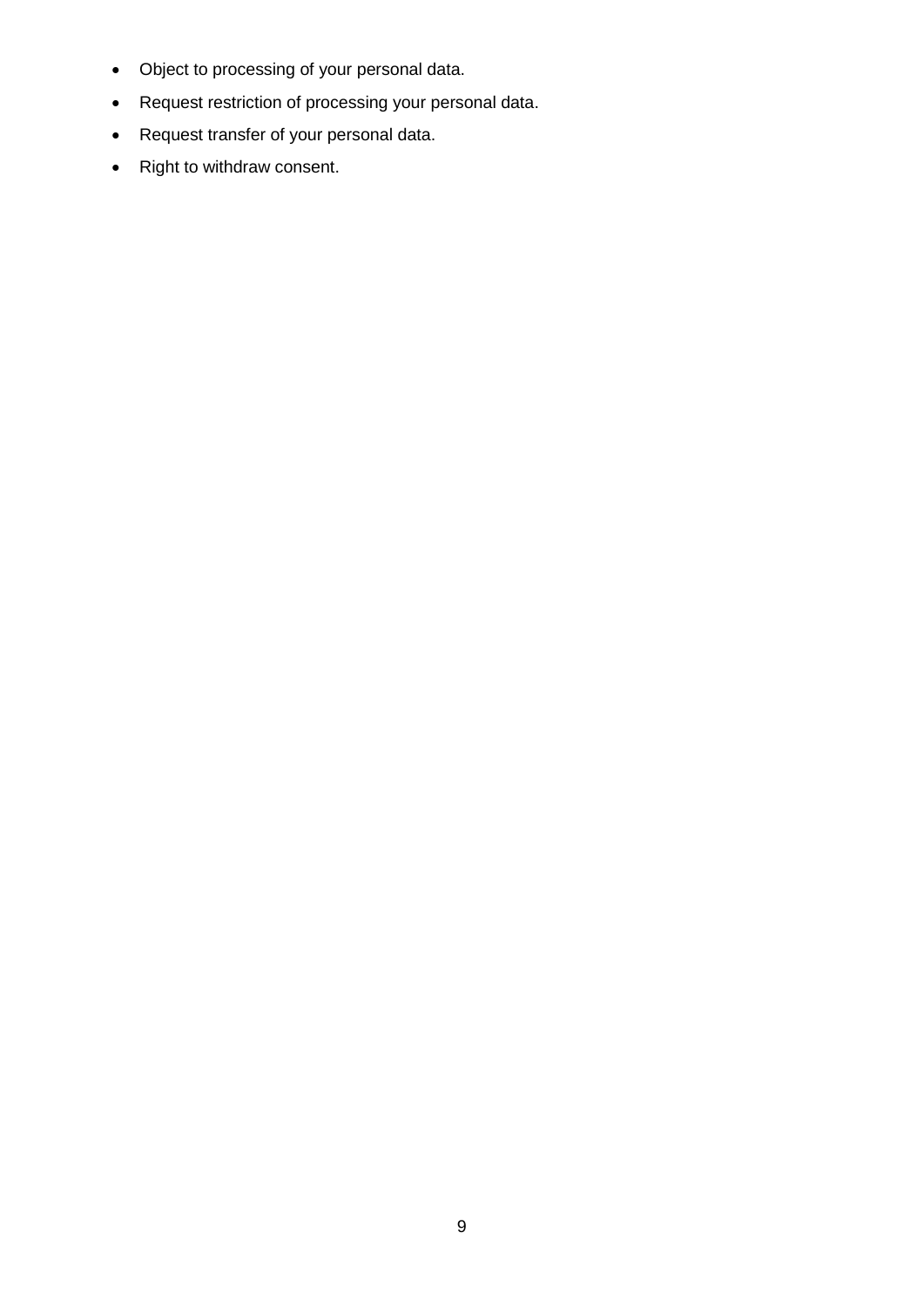If you wish to exercise any of the rights set out above, please email *[sales@crsytalgalleries.co.uk](mailto:sales@crsytalgalleries.co.uk)*

#### **No fee usually required**

You will not have to pay a fee to access your personal data (or to exercise any of the other rights). However, we may charge a reasonable fee if your request is clearly unfounded, repetitive or excessive. Alternatively, we may refuse to comply with your request in these circumstances.

#### **What we may need from you**

We may need to request specific information from you to help us confirm your identity and ensure your right to access your personal data (or to exercise any of your other rights). This is a security measure to ensure that personal data is not disclosed to any person who has no right to receive it. We may also contact you to ask you for further information in relation to your request to speed up our response.

## **Time limit to respond**

We try to respond to all legitimate requests within one month. Occasionally it may take us longer than a month if your request is particularly complex or you have made a number of requests. In this case, we will notify you and keep you updated.

## **10. Glossary**

## **LAWFUL BASIS**

**Legitimate Interest** means the interest of our business in conducting and managing our business to enable us to give you the best service/product and the best and most secure experience. We make sure we consider and balance any potential impact on you (both positive and negative) and your rights before we process your personal data for our legitimate interests. We do not use your personal data for activities where our interests are overridden by the impact on you (unless we have your consent or are otherwise required or permitted to by law). You can obtain further information about how we assess our legitimate interests against any potential impact on you in respect of specific activities by emailing sales@crystalgalleries.co.uk

**Performance of Contract** means processing your data where it is necessary for the performance of a contract to which you are a party or to take steps at your request before entering into such a contract.

**Comply with a legal or regulatory obligation** means processing your personal data where it is necessary for compliance with a legal or regulatory obligation that we are subject to.

#### **THIRD PARTIES**

#### **Internal Third Parties**

Other companies in the Crystal Galleries Group acting as joint controllers or processors and who are based in the UK that provide IT and system administration services and undertake leadership reporting.

#### **External Third Parties**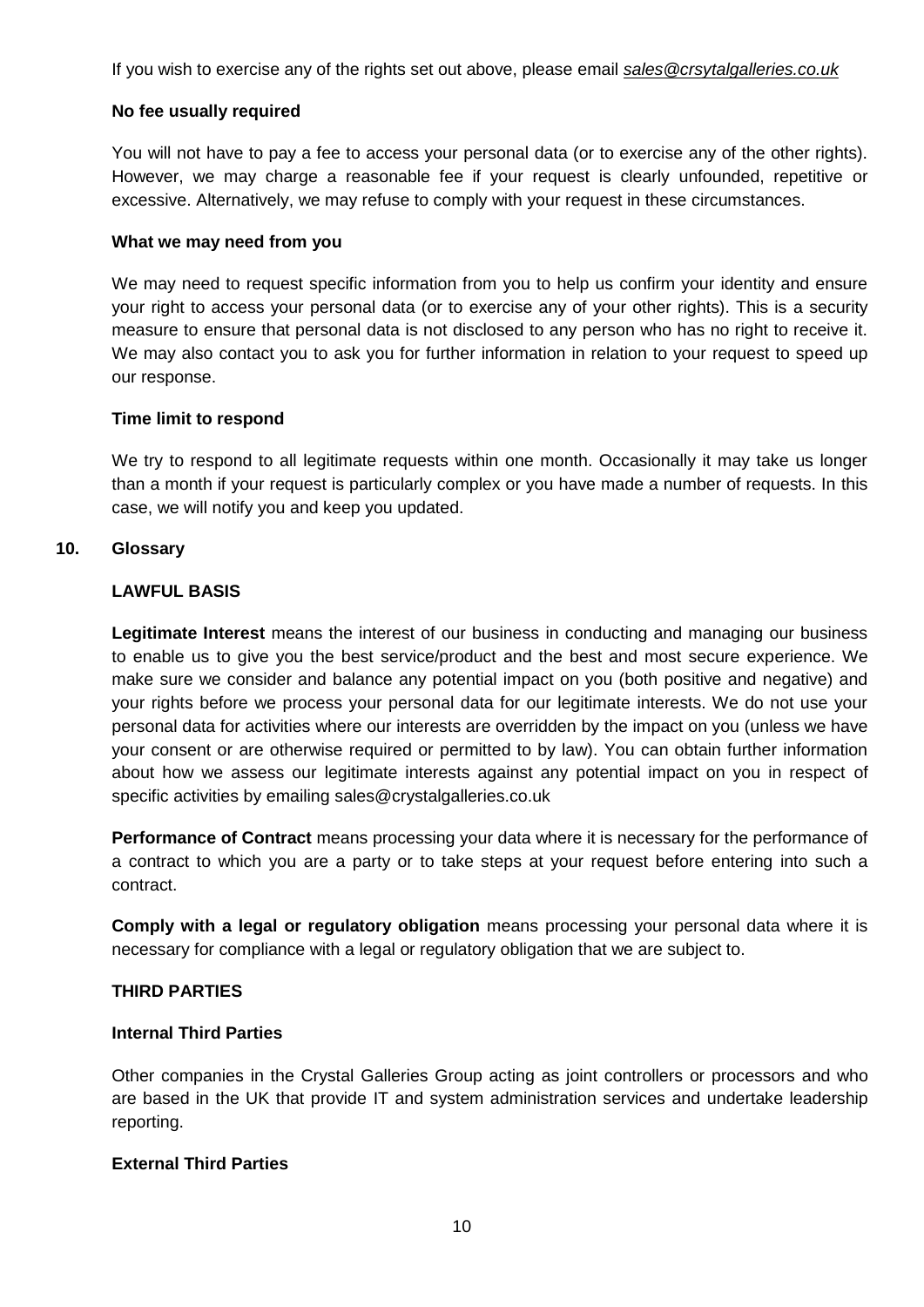- Service providers acting as processors based in the UK who provide IT and system administration services.
- Professional advisers acting as processors or joint controllers including lawyers, bankers, auditors and insurers based in the UK who provide consultancy, banking, legal, insurance and accounting services.
- HM Revenue & Customs, regulators and other authorities acting as processors or joint controllers based in the United Kingdom who require reporting of processing activities in certain circumstances.
- Any other third parties, for example, market researchers, fraud prevention agencies, price comparison sites etc.

## **YOUR LEGAL RIGHTS**

You have the right to:

**Request access** to your personal data (commonly known as a "data subject access request"). This enables you to receive a copy of the personal data we hold about you and to check that we are lawfully processing it.

**Request correction** of the personal data that we hold about you. This enables you to have any incomplete or inaccurate data we hold about you corrected, though we may need to verify the accuracy of the new data you provide to us.

**Request erasure** of your personal data. This enables you to ask us to delete or remove personal data where there is no good reason for us continuing to process it. You also have the right to ask us to delete or remove your personal data where you have successfully exercised your right to object to processing (see below), where we may have processed your information unlawfully or where we are required to erase your personal data to comply with local law. Note, however, that we may not always be able to comply with your request of erasure for specific legal reasons which will be notified to you, if applicable, at the time of your request.

**Object to processing** of your personal data where we are relying on a legitimate interest (or those of a third party) and there is something about your particular situation which makes you want to object to processing on this ground as you feel it impacts on your fundamental rights and freedoms. You also have the right to object where we are processing your personal data for direct marketing purposes. In some cases, we may demonstrate that we have compelling legitimate grounds to process your information which override your rights and freedoms.

**Request restriction of processing** of your personal data. This enables you to ask us to suspend the processing of your personal data in the following scenarios: (a) if you want us to establish the data's accuracy; (b) where our use of the data is unlawful but you do not want us to erase it; (c) where you need us to hold the data even if we no longer require it as you need it to establish, exercise or defend legal claims; or (d) you have objected to our use of your data but we need to verify whether we have overriding legitimate grounds to use it.

**Request the transfer** of your personal data to you or to a third party. We will provide to you, or a third party you have chosen, your personal data in a structured, commonly used, machine-readable format. Note that this right only applies to automated information which you initially provided consent for us to use or where we used the information to perform a contract with you.